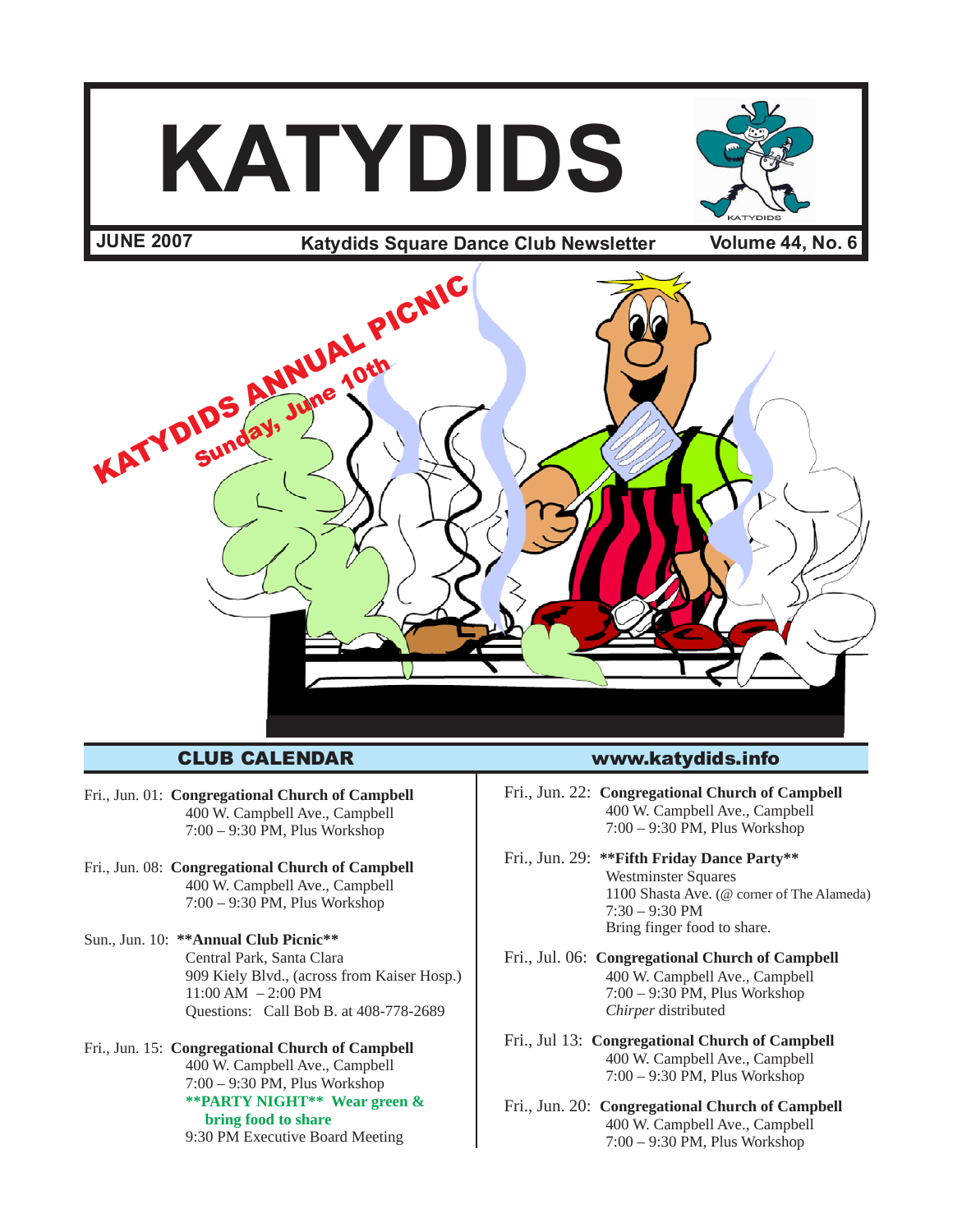#### SQUARE HEAD ASSIGNMENTS and DUTIES

*Super Square Head Sarah Grizard (408) 377-5740*

> June 01 ..... Stevens June 08 ..... Willey June 15 ..... Benevento June 22 ..... Bennett

July 06 ..... Franger / Moore, Denis July 13 ..... Hea / Pyle July 20 ..... Hebson July 27 ..... Helfrich, Amy & Mark

Aug. 03 .... Helfrich, Rodney & June Aug 10 ..... Shaney Aug. 17 .... Moore, R. & G. Aug. 24 .... Mensing Aug. 31 .... Shaver

#### **On Dance Night PRIOR to your duty night:**

• Help pack up supplies and jugs and put into Club Cupboard. Notify the Super Square Head, Sarah Grizard, at 408-377-5740, of any needed supplies or change of duty assignment dates.

#### **Before the dance**:

- Contact Square Head for following week to be sure they will be there.
- On scheduled night, the designated Square Heads should arrive **by 6:30 PM.**
- Set up tables and chairs as needed
- Bring 6-8 lbs ice for cooler and make ice water.
- Start hot water for tea and coffee.

#### **During Club dance:**

- Welcome everyone at the door
- Offer raffle tickets, 5 tickets for \$1.00
- Have guests sign guest book and collect \$4.00 donation per guest
- Give guest names to President or Membership Chair for introduction during announcements
- Divide the raffle proceeds 50% to the Club, 50% to the "cups"
- Check that water and cups do not run out
- If Treasurer is not present, pass monies collected to any Executive Board Member

**After the dance:** *Clean up!!* Take the trash bags out to the dumpster (locked) located in the side parking lot. The key is hanging on the wall by the door to the kitchen. NOTE: tables must go into closet FIRST, then the chair "rack".

## HAPPY ANNIVERSARY !!

**Harry & Marilyn Shaver ........**June 2  **Their 50th!!! Congratulations!!!**

**. . . . . . . . . . . . . .**

#### FUTURE SQUARE DANCE EVENTS

**June 2: Ice Cream Fling Thing; Bow & Beaus** John Muir Middle School, San José 7:45 – 8:15 PM; PreRounds: Sue Harris 8:15 – 11:00 PM; Caller: Jet Roberts

**June 9: Strawberry Festival; Sunnyvale Singles** John Muir Middle School, San José 7:30 – 8:00 PM; PreRounds: George Gardner 8:00 – 10:30 PM: Caller: Doug Davis

**June 27–30: National Square Dance Convention** Charlotte, NC

#### **July 6: Firecracker Hoedown**

Newark Pavilion, Newark 8:00 – 8:20 PM; PreRounds: George Gardner 8:20 – 11:00 PM; Caller: Mike Seastrom

**July 7: SCVSDA & SCVA Firecracker Hoedown** American Musical Theater 1717 Technology Dr., San José Callers: Bob Elling, Al Knoppe, **Jim Osborne**, Jerry Silverstein

#### **July 21: Lucky Steppers Anniversary Slab Dance** The Slab on Mill St., Ben Lomond 7:00 – 7:30 PM; PreRounds with Sue Harris 7:30 PM; Caller: **Harold Fleeman**

#### **Aug. 1-5: SCVSDA Dancing at The Fair**

#### **Aug. 4: Lucky Steppers Slab Dance**

The Slab on Mill St., Ben Lomond 7:00 – 7:30 PM; PreRounds with Sue Harris 7:30 PM; Caller: Bill Silver

#### **Aug. 11: Lucky Steppers Slab Dance**

The Slab on Mill St., Ben Lomond 7:00 – 7:30 PM; PreRounds with Dan Drumheller 7:30 PM; Caller: Eric Henerlau

#### **Aug. 18: Lucky Steppers Slab Dance**

The Slab on Mill St., Ben Lomond 7:00 – 7:30 PM; PreRounds with Erin Byars 7:30 PM; Caller: Scott Byars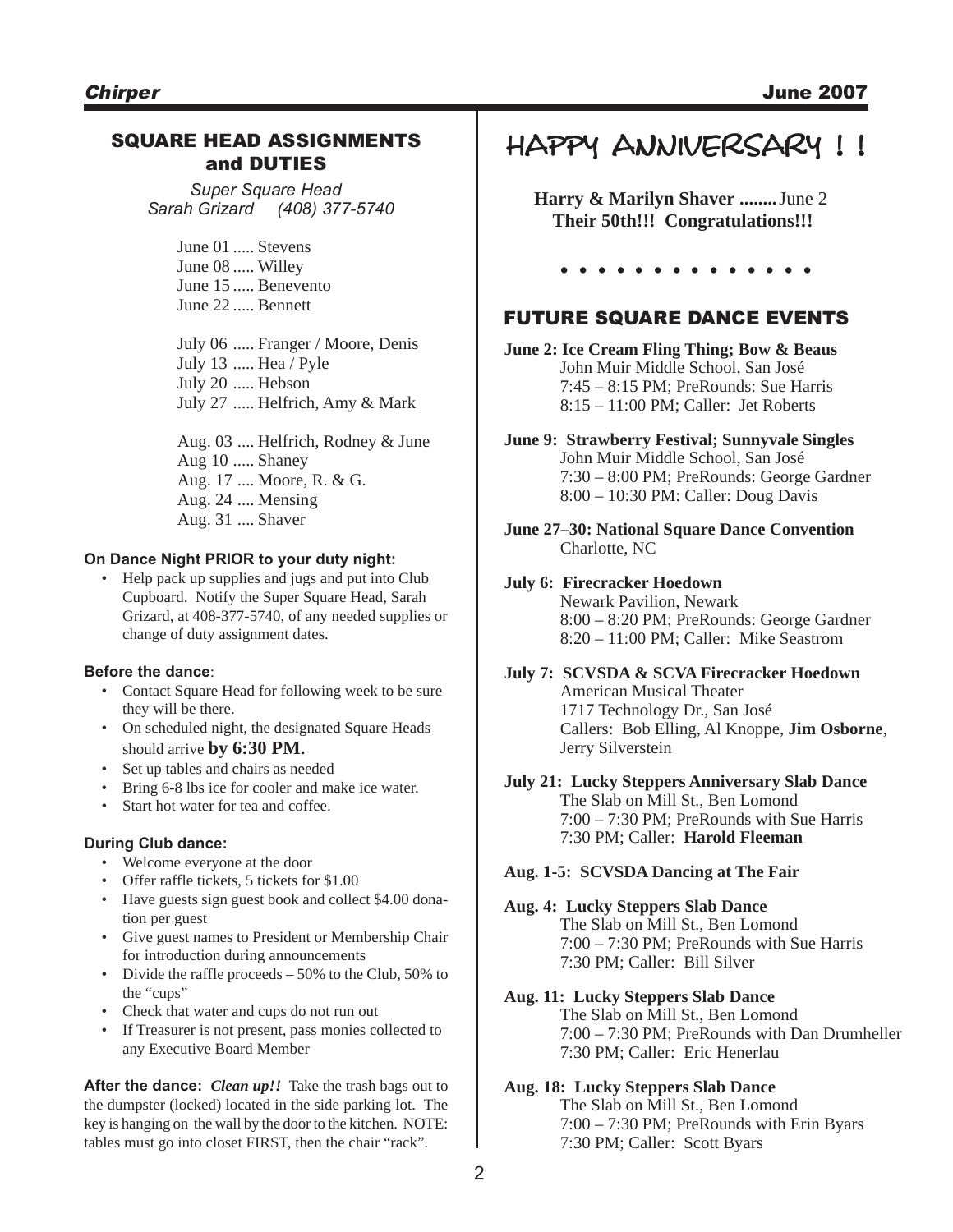

*Square Dance attire appreciated, but not required.*

# HAPPY BIRTHDAY !

### THE PRESIDENT'S CORNER – –

Hi Katydids

I would like to thank everyone for the Fry's Gift Card. It will come in handy. Fry's is one of my favorite places to shop.

The picnic is coming up on June 10 and I hope to see all of you at Central Park in Santa Clara. Everyone always has a great time at the picnic.

**Harry Shaver .................................. June 25** …Lloyd Darknell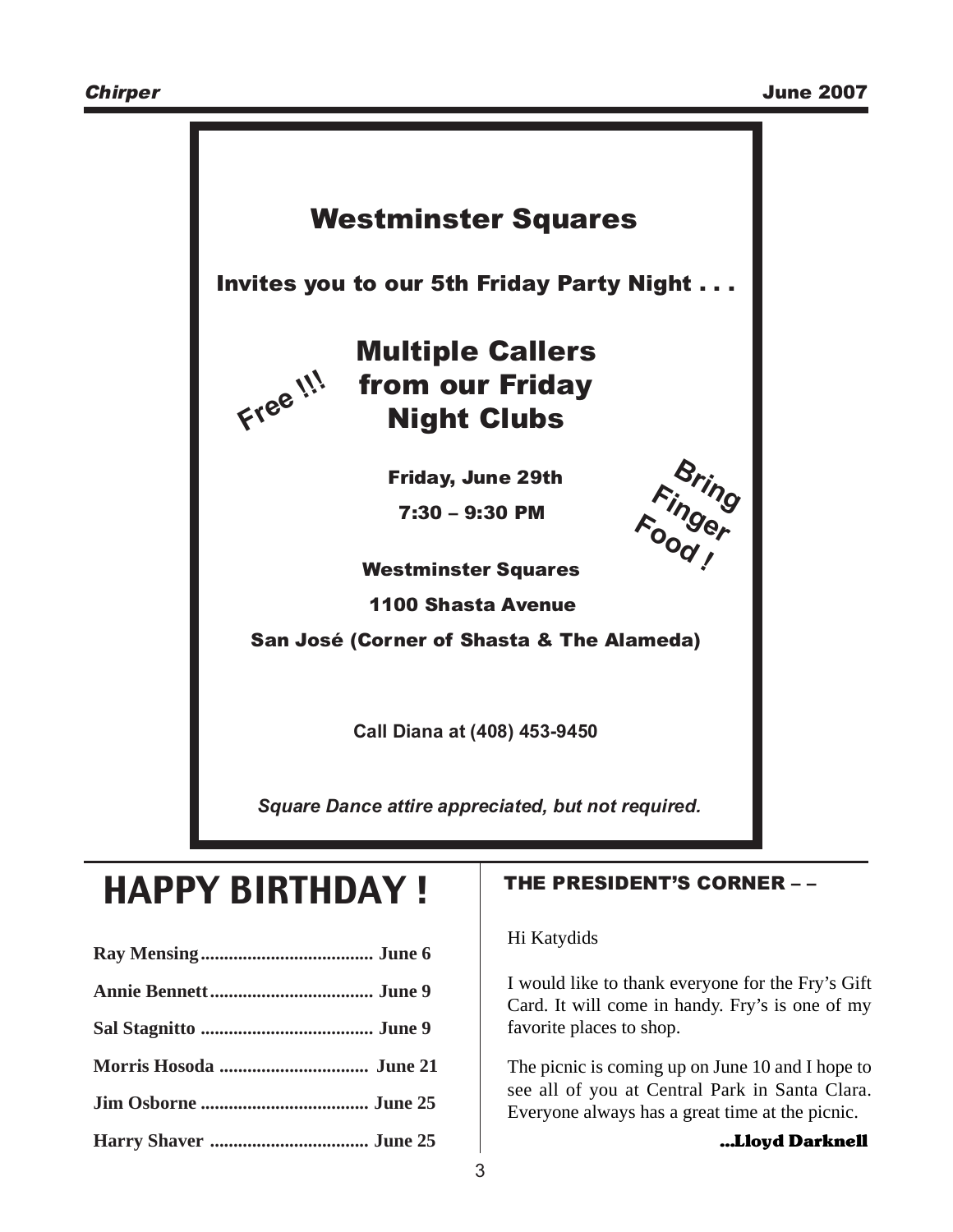#### The April Chronicles – –

Hello, friends and family.

April brought us back to our meandering ways, albeit moving slowly and staying south with a watchful eye on the weather channel. Fortunately most of the nasty weather missed us, although we did hear tornado warning sirens in Montgomery and watched some drifting snowflakes at our NE Alabama campground. As usual, we discover more to do than we expected and leave each stop with a list of things to see and do on our "next time through".



We started near Mobile, AL. First stop was the USS Alabama, an amazing WW II floating city. And we enjoyed walking through the submarine USS

Drum here. At the other end of the time spectrum, we enjoyed the Pompeii exhibit and IMAX movie. While there, we proved (again) the "small world" theory by running into Randy, a square dance friend from Fort Worth. Other activities included the beautiful Bellingrath Gardens and the Dauphin Island Estuarium – exhibits on plant and animal life in the ever-changing coastal estuary. We had a great day at the Pensacola Naval Air Museum, but missed the air show by a couple days. We got to try Lambert's "throwed rolls" and attended lunch with the Alabama chapter of Escapees, full- and most-time RV'ers.



After a square dancing stop in Montgomery where we stayed in a nice (and empty) Corps of Engineers park, we headed to Ft Desoto State Park

in NE Alabama. After several months in the Florida lowlands we certainly noticed the altitude as we enjoyed the Laurel Loop Hiking Trail at 1600'. Finishing our drive around the beautiful Little River Canyon (Little River Falls pictured), we happened

upon a rope rescue of a student photographer who sprained an ankle getting her "perfect shot" from behind the right edge of the falls. Another evening we took the ride up to Chattanooga for a square dance at the wonderful Allemande Hall – overcoming the travel hazard of an unexpected time zone shift that hastened our supper considerably! Watched the snow and filed taxes.



Next stop, Huntsville, AL. Our primary objective was the Rocket & Space Museum, where we spent a day marveling at the huge launch

vehicles and the pace of improvement during 40 years of "space race". Great exhibits, including a couple of hands-on flight simulators (I crashed). This is the home of "Space Camp" for kids – it's easy to see why it's so popular while being a realistic experience. We stayed at Monte Sano State Park, another beautiful venue built atop the highest hill in the area! Nice hiking trails with views of the city (until the trees fill out) and a Japanese Garden area that must look much nicer later in the summer. Many of you should recognize this plane.



Heading west, we planned a quick overnight Wal-Mart stop in order to attend a dance in Corinth, MS. Well, as these things are want to go, the square dance

contact told us about the new Civil War Interpretive Center in Corinth that also covered Shiloh and the Western Theater/Mississippi River. We spent an enjoyable several hours here that included a mostinteresting water sculpture depicting the national political maneuvering for the years leading up to the Civil War. Who would have guessed? Leaving Corinth and passing near Decatur we drove past the United Launch Alliance building – it's HUGE!!!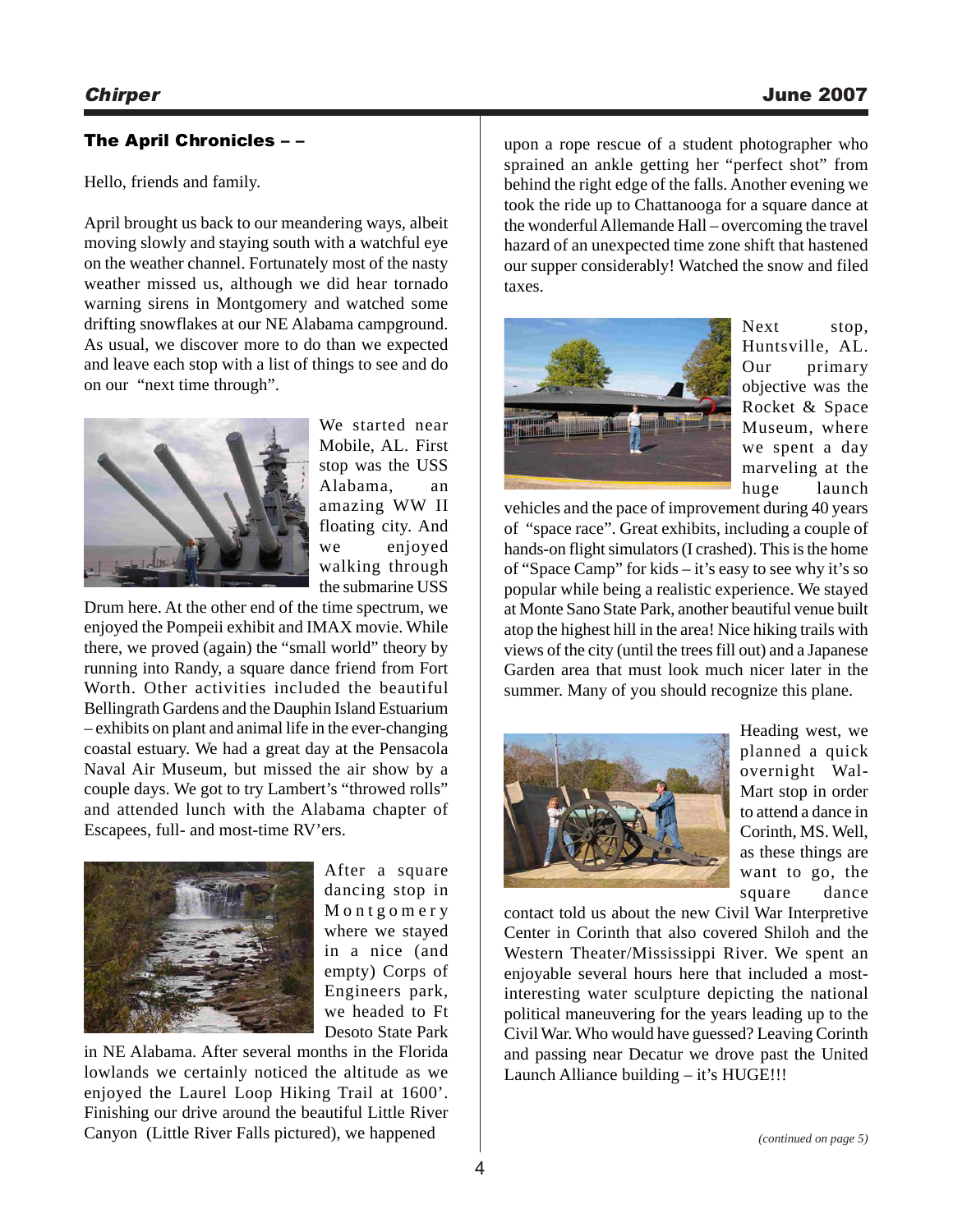*(continued from page 4)*

Next stop, Memphis, TN. We found the Tennessee State Parks to be as pleasant – and empty – as those in Alabama. Graceland was the attraction that we

![](_page_4_Picture_4.jpeg)

expected. Elvis's domination of the music at the time was displayed – this room was only one of several that held his musical awards – but we also got to see the

personal side, his simple tastes and the high cost of stardom on his personal life. The payoff came in his fleet of cars, motorcycles and jets! Another pop-up surprise was the Mud Island River Park & Museum. In addition to 17 different exhibits on Memphis and river history, there was a very interesting  $A1/4$  mile long outdoor scale model of the Mississippi River.

![](_page_4_Picture_7.jpeg)

The musical portion of our tour next took us to Nashville. We enjoyed a good lunch and a great show aboard the Gen Jackson Showboat. The Opry Hotel is an experience just to wander through, with its indoor gardens. The Opry Museum was another surprise – much more interesting than expected (another attraction throwing us out at closing time). Evening brought our attendance at a live radio broadcast of The Ryman Theater (the old Grand Ole Opry House) that featured Josh Turner, Diamond Rio, Pam Tillis and Peggy Lee. My cousin Doug Martin invited us over for a most pleasant evening and chance to meet his

wonderful family – one of the joys of our lifestyle. Finally, we spent the weekend with the KenTenn Escapees Chapter where in addition to great meals andstories, we toured the Nissan Auto Plant, a Tennessee Walking Horse Farm and the Jack Daniels Distillery (in a dry county???).

And thus April comes to an end. May is Kentucky month – mostly outdoors as is befitting spring. Send us an e-mail and let us know how you're doing and what your summer plans are. If your travel plans have you in the Midwest this summer, let us know – we'd love to see you.

### Mary & Rod

817-308-5991

![](_page_4_Picture_13.jpeg)

**. . . . . . . . . . . . . .**

Our newest Club Members, Roger Hemsley and Char McAndrew, were married on May 12th with a small group of friends and relatives in attendance. The group included Char's brother and his wife, Roger's brother and his wife who works with Char (that is how they met) and Char's son and adopted daughter. For their honeymoon they took a week-long cruise of the Hawaiian Islands and should be back dancing with us soon.